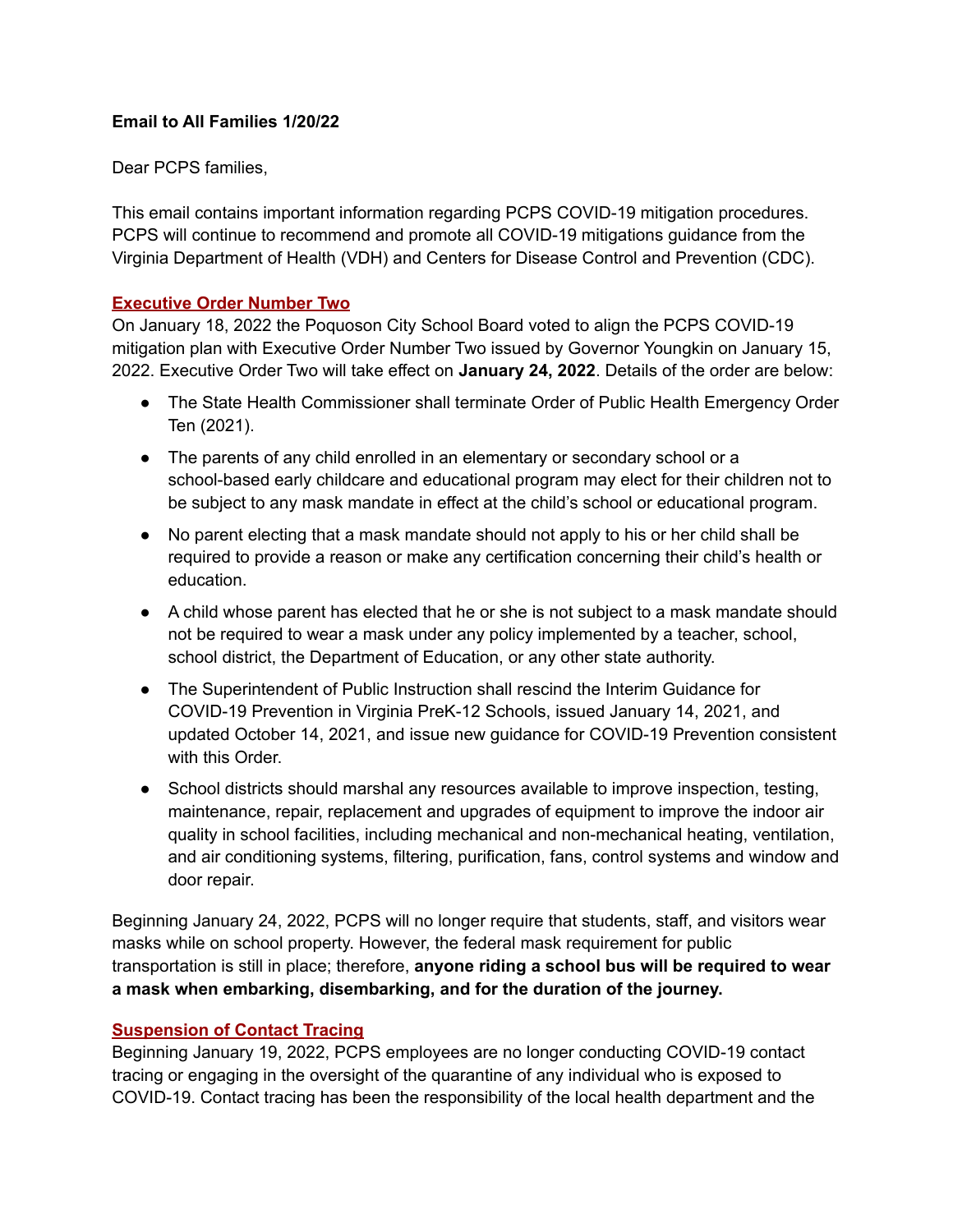Virginia Department of Health (VDH). Due to staff shortages, VDH has struggled to provide timely notification to people identified as close contacts which makes the efforts ineffective. In PCPS, we have found little correlation between quarantine and the number of later identified positive COVID-19 cases.

#### **Isolation**

Isolation is the separation of those individuals who have confirmed or suspected cases of COVID from others, to prevent the transmission of the virus. Isolation recommendations differ depending on the presence of symptoms.

PCPS will continue to keep track of staff and students who have confirmed cases of COVID to prevent the transmission of the virus and **will require all COVID-19 positive individuals to isolate in accordance with the CDC guidelines in place.** To report positive COVID-19 cases, please continue to contact your child's school.

Isolation recommendations differ depending on the presence of symptoms. Students, teachers and staff who test positive but have **no** symptoms:

- Isolate for at least 5 days and if there are still no symptoms, then the individual may end isolation and wear a well-fitting mask while around others for an additional 5 days.
- Individuals who cannot wear a mask for the additional 5 days will need to isolate for a full 10 days.
- If symptoms develop, isolation count starts over (resetting the 5 day clock).

Students, teachers, and staff who test positive **and** have symptoms:

- Isolate for 5 days. If symptoms are no longer present or symptoms are resolving after 5 days (fever free for 24 hours without the use of Motrin or Tylenol), then the individual may end isolation and wear a well-fitting mask while around others for an additional 5 days.
- If symptoms persist more than 5 days, wait until symptom free for 24 hours.

## **Quarantine**

PCPS will continue to recommend all CDC and VDH guidelines for quarantine:

- Individuals who are not fully vaccinated should quarantine after a close contact, in accordance with the attached document "Revised K12 Quarantine & Isolation Guidance from CDC".
- Students, teachers and staff **do not need to quarantine** after a close contact if they are fully vaccinated and boosted if age 18 or older and eligible for a booster, fully vaccinated ages 5-17, or have had COVID in the last 90 days (with a confirmed viral test).
- Students age 5-17 do not need a booster to be considered fully vaccinated regardless of age of vaccine. Students who are considered fully vaccinated do not need to quarantine after a close contact.